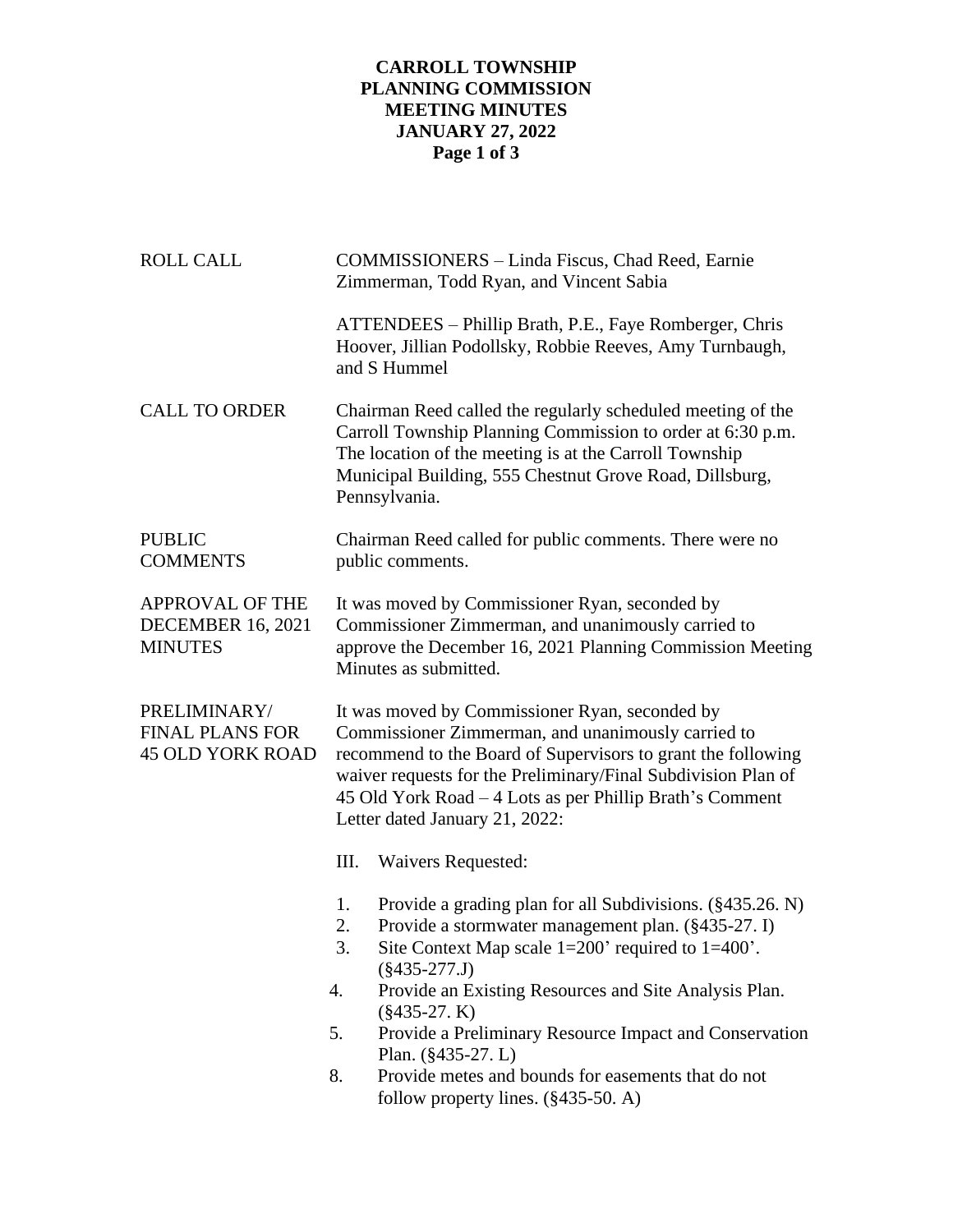## **CARROLL TOWNSHIP PLANNING COMMISSION MEETING MINUTES JANUARY 27, 2022 Page 2 of 3**

PRELIMINARY/ It is moved by Commissioner Ryan, seconded by FINAL PLANS FOR Commissioner Zimmerman, and unanimously carried to 45 OLD YORK ROAD recommend to the Board of Supervisors to deny the following CONTINUES waiver requests for the Preliminary/Final Subdivision Plan of 45 Old York Road – 4 Lots as per Phillip Brath's Comment Letter dated January 21, 2022:

- 6. Provide sidewalks along existing street frontage per §435-45. B
- 7. Provide curbing along existing street frontage per §435- 45.C

It was moved by Commissioner Ryan, seconded by Commissioner Zimmerman, and unanimously carried to recommend to the Board of Supervisors to conditionally approve the Preliminary/Final Subdivision Plan of 45 Old York Road – 4 Lots contingent upon addressing all of the following comments in Phillip Brath's Comment Letter dated January 21, 2022:

- II. Subdivision (Chapter 435/Ordinance No. 218-242)
- 1. Applicant requested a waiver for providing a Preliminary Plan. WWA waiver is not necessary as a Preliminary Plan is not needed for this 4 Lot Subdivision. (§435-11. A) The waiver shall be removed from the cover sheet.
- 2. If granted, revise the waiver on the cover sheet for a stormwater management plan to be for §435-27-I. Chapter 428 should not be waived.
- 3. Correct note 25, regarding the HOP, references Lot 2 with a HOP and a number.
- 4. Sewer Planning for Subdivision shall be approved prior to final plan approval. (§435-36. O.1/435-27. B)
- 5. Provide agreement to serve for Water and Sewer service. (§435-46. D & 47.E)
- 6. Update waivers once approved with dates of action by the Board prior to recording the plan (§435-26. O)
- 7. All certificates must be signed, sealed by the individual responsible for the plan and dated after last submission revision date. (§435-25. B)